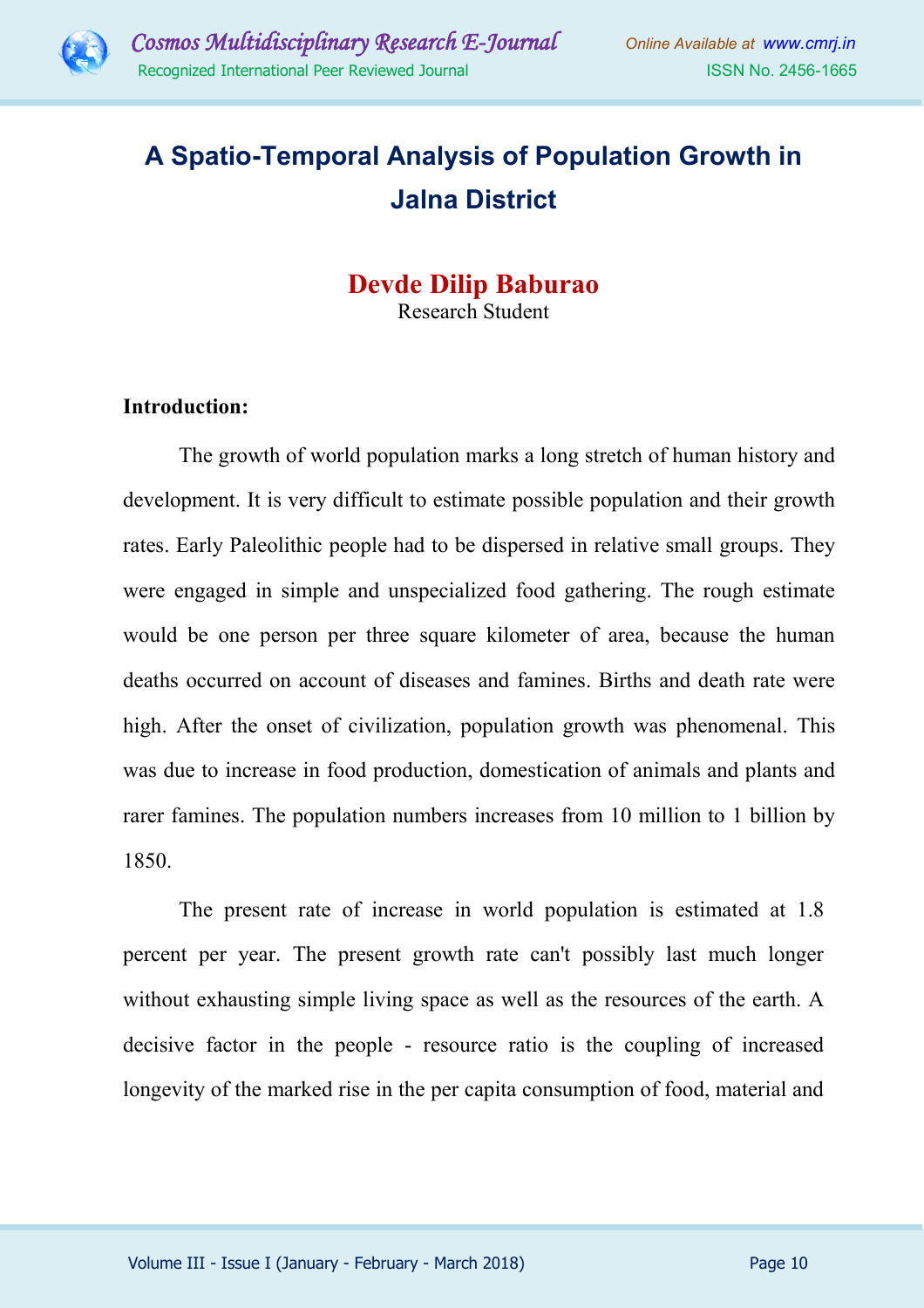

energy. A few nations only have faced the problems of restricting their rates of

growth to bring better balance between population numbers and resources.

## **Population Growth of Jalna district (Census 1901 to 2011):**

Table 1 indicates the growth of population in Jalna district from the decade of 1901 to 2011. To know the trend of population growth last 110 years has been considered purposively.

| <b>Census</b> | <b>Total Population</b> |         |           | Growth Rate in % |          |          |
|---------------|-------------------------|---------|-----------|------------------|----------|----------|
|               | Rural                   | Urban   | Total     | Rural            | Urban    | Total    |
| 1901          | 337,394                 | 20,270  | 357,664   |                  |          |          |
| 1911          | 410,505                 | 18,993  | 429,498   | 21.67            | $-6.30$  | 20.08    |
| 1921          | 348,455                 | 16,912  | 365,367   | $-15.12$         | $-10.96$ | $-14.93$ |
| 1931          | 439,159                 | 28,483  | 467,642   | 26.03            | 68.42    | 27.99    |
| 1941          | 478,206                 | 45,312  | 523,518   | 8.89             | 59.08    | 11.95    |
| 1951          | 494,416                 | 77,415  | 571,831   | 3.39             | 70.85    | 9.23     |
| 1961          | 633,407                 | 89,735  | 723,142   | 28.11            | 15.91    | 26.46    |
| 1971          | 775,869                 | 121,156 | 897,025   | 22.49            | 35.02    | 24.05    |
| 1981          | 870,587                 | 159,591 | 1,030,178 | 12.21            | 31.72    | 14.84    |
| 1991          | 1,133,697               | 230,728 | 1,364,425 | 30.22            | 44.57    | 32.45    |
| 2001          | 1,305,115               | 307,865 | 1,612,980 | 15.12            | 33.43    | 18.22    |
| 2011          | 1,581,617               | 377,429 | 1,959,046 | 21.19            | 22.60    | 21.46    |

## Table 1 **Population Growth of Jalna District** (Census 1901 to 2011)

Source: Computed by Researcher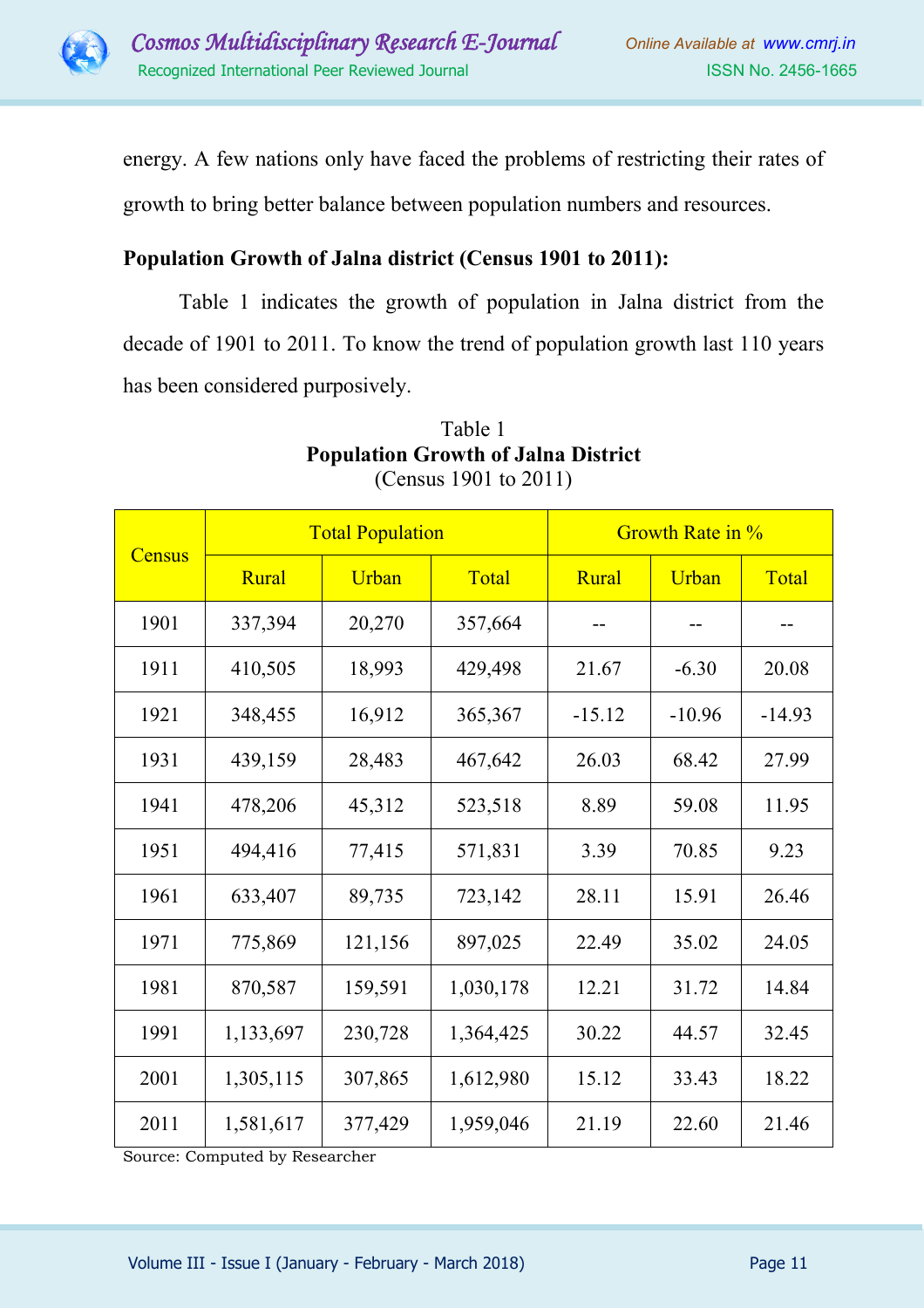

For the analysis each area i.e. rural, urban and total has been considered separately and then combined.

#### **General Population Growth (Total):**

General population statistics of the district reveals that, the population of the district in 1901 was 3,57,664 and as per 2011 census the population has reached upto 19,59,046. It means during this period (110 years), the population has increased by 5.48 times. The population of the district was constantly increasing since 1901 to 2011 except 1921 census where the population of the district was decreased. If the percentage increase of population is considered, it reveals that, highest percentage growth in population is observed for 1991 census (32.45%) whereas lowest growth has been observed for 1951 (9.23%). Negative growth rate has been also observed for the census 1921, i.e. 14.93%. In the 1911-1921 decade, Jalna suffered from cholera, malaria, influenza, epidemic, and plague which took a heavy toll of life.

During the last hundred and ten years tremendous change has been observed in the growth of population of the district. The population of Jalna has increased more than double itself since 1961. It has increased from 7,23,142 in 1961 to 16,12,980 in 2001. Below 15% positive change in growth of population was observed in 1941, 1951 and 1981 decades. About 15% to 25% positive change in the growth of population was received in 1911, 1971, 2011 and 2001 decade. Above 25% positive change in the growth of population was found in 1931, 1961 and 1991. The district accounts 1.74% population to the Maharashtra state and Jalna has higher population growth rate (21.46%) than the Maharashtra state (15.99%) during last decade (2001 to 2011).

#### **Rural Population Growth:**

Out of the total population most population of the district has been situated in rural area. As per census 2011, 80.73% population resides in rural area in Jalna district.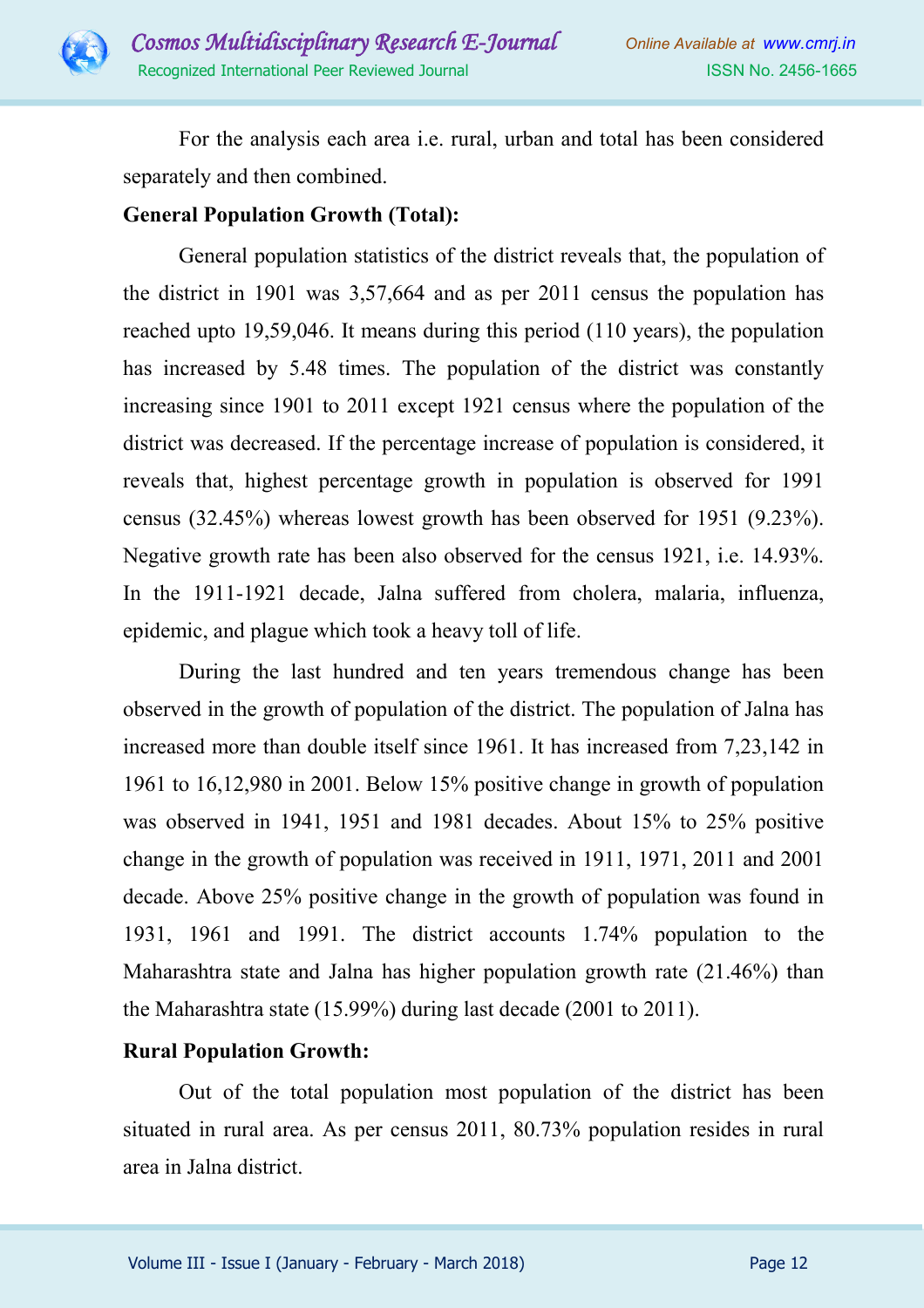

According to 1901 census, total rural population of the district was 3,37,394. The rural population of the district was constantly increasing since 1901 to 2011 except 1921 census where the rural population of the district was decreased by 15.12%. It means in 1921 the rural population of the district was decreased with 62,050 in compare to 1911 census. The rural population of the district increased upto double in 1971. It has taken 70 years, means since 1901 to 1971 the growth rate of population was not too much higher.

The highest increase (30.22%) in population was observed in 1991 census in comparison to 1981 census. In 1981, rural population of the district was 870587 and it increased upto 1133697 in 1991. It means the rural population of the district increased by 263110. The lowest decadal growth rate in rural population of the district has been observed in 1951 and that was 3.39% whereas the highest positive growth was observed in 1991 census (30.22%). Growth of rural population shows positive decadal variation except 1921; where it showed negative decadal variation i.e.-15.12%.

Below 20% decadal variation in rural population was observed in the decade of 1941, 1951, 1981, and 2001 whereas 20% to 30% growth of decadal variation in rural population has been observed in 1911, 1931, 1961, 1971 and 2011 decades. Above 30% decadal variation was found in 1991 only. In 1901 the rural population of the district was 337394 and according to 2011 census it reached up to 1581617. It means during the period of hundred years the rural population of the district has been increased by 4.69 times. The percentage growth of rural population of the district (21.19%) is higher than the state average (10.36%).

## **Urban Population Growth:**

In the beginning urban population of the district was very less. In 1901 the urban population was 20,270 only. In 1901, there was only one town in the district and that is Jalna. In first two decades, i.e. 1901 to 1911 and 1911 to